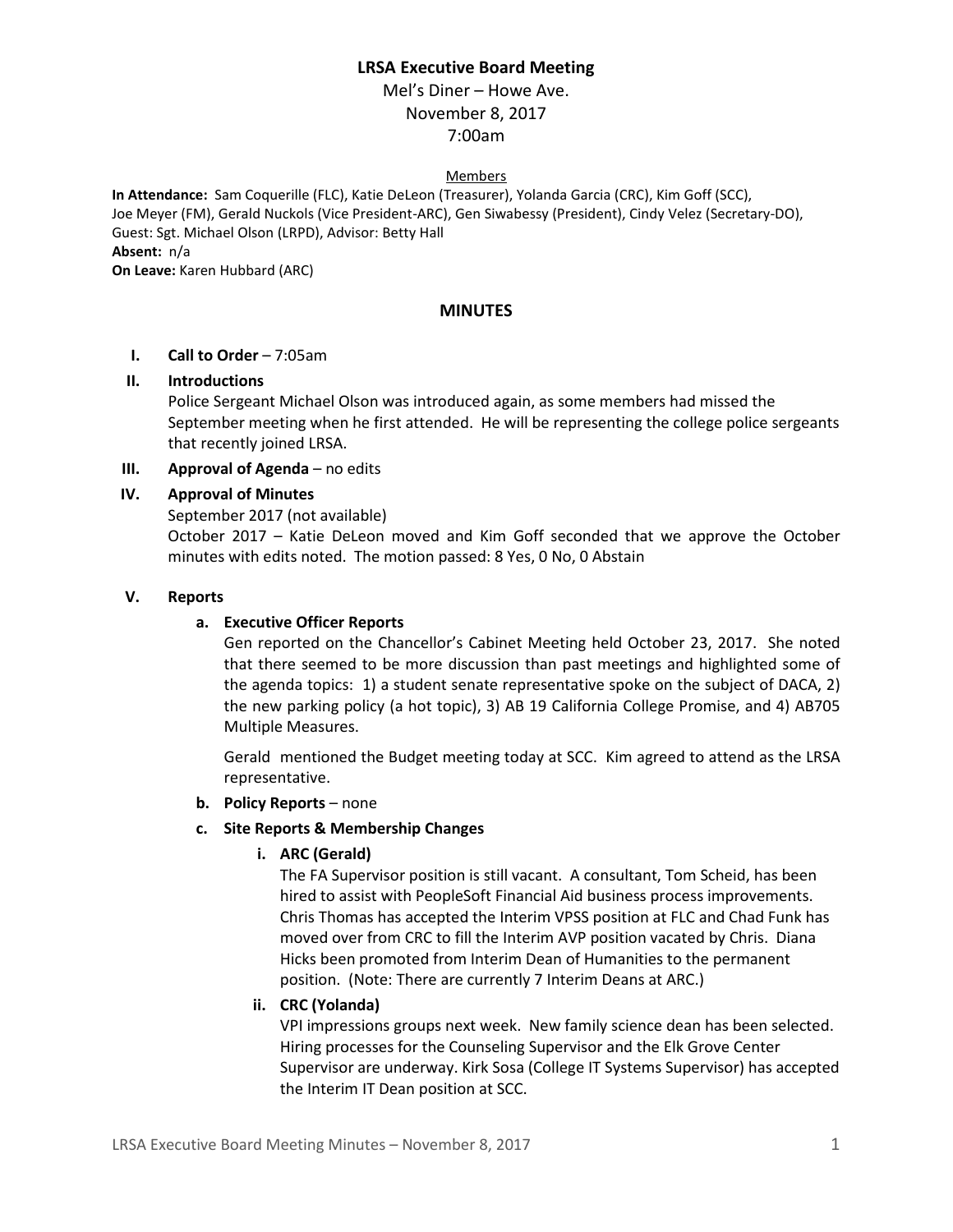Also, Katie noted that HR has responded to Salena Mamuyac's tuition reimbursement request.

## **iii. DO (Cindy)**

Qing Shuler was promoted to the IT Supervisor (Construction Team) position vacated by Mike Day after he was promoted to Director, IT Production Services. Anita Singh (Fiscal Services Supervisor) continues to serve as the Interim Director of General Services. Paul Harris (Internal Auditor) is serving as the Interim Director of Accounting Services. The postings for each of these permanent positions close 11/20.

Sgt. Michael Olson also noted the following for LRPD: The posting for Chief of Police was extended to 11/13. Detective Amy Freeman has been named acting sergeant since Tanya Racki left the District.

#### **iv. FLC (Sam)**

As previously noted, Chris Thomas has accepted the Interim VPSS position vacated by Melanie Dixon. (Melanie is on temporary assignment at District Office as VP of Innovation & Student Success.) And, the Counseling Supervisor position is currently vacant.

#### **v. FM (Joe)**

No changes to report at FM.

## **vi. SCC (Kim)**

Christine Hernandez is leaving the District for a position at Merritt College (Peralta District) as of January 2, 2018. The new college president, Michael Gutierrez, is on board, but has not implemented any major changes. And, there is some on-going discussion surrounding the varied assignments of Student Services Supervisors.

#### **d. Committee Reports**

## **i. LRSA Job Description Review**

Gen reported that this committee has met twice since last month. The review of the Business and Fiscal Services family has been suspended. Focus was switched to the review of the Police Sergeant job description.

#### **VI. Action Items** – none

## **VII. Discussion Items**

## **a. LRSA Contract Negotiations**

Gen stated that she had recently posted the contract in Google Docs to facilitate feedback from LRSA members. She noted that no comments had been submitted yet through the web comment form. Some topics suggested this morning included 1) vacation accrual rates and 2) professional development fund (PDF) usage policy (e.g. Classified funding source versus District funding source). (Note: Gen and Katie will discuss the PDF usage issue with Ryan following this meeting.)

LRSA Collective Bargaining Agreement 2018-2021 Schedule Highlights:

| November 2017 | LRSA membership comments collected                              |
|---------------|-----------------------------------------------------------------|
| December 2017 | LRSA Board submits Sunshine Letter to District Management       |
| January 2018  | LRSA Sunshine Letter included as an agenda item at the Board of |
|               | Trustees Meeting; open for public comment                       |
| February 2018 | Contract negotiations between LRSA and District Management      |